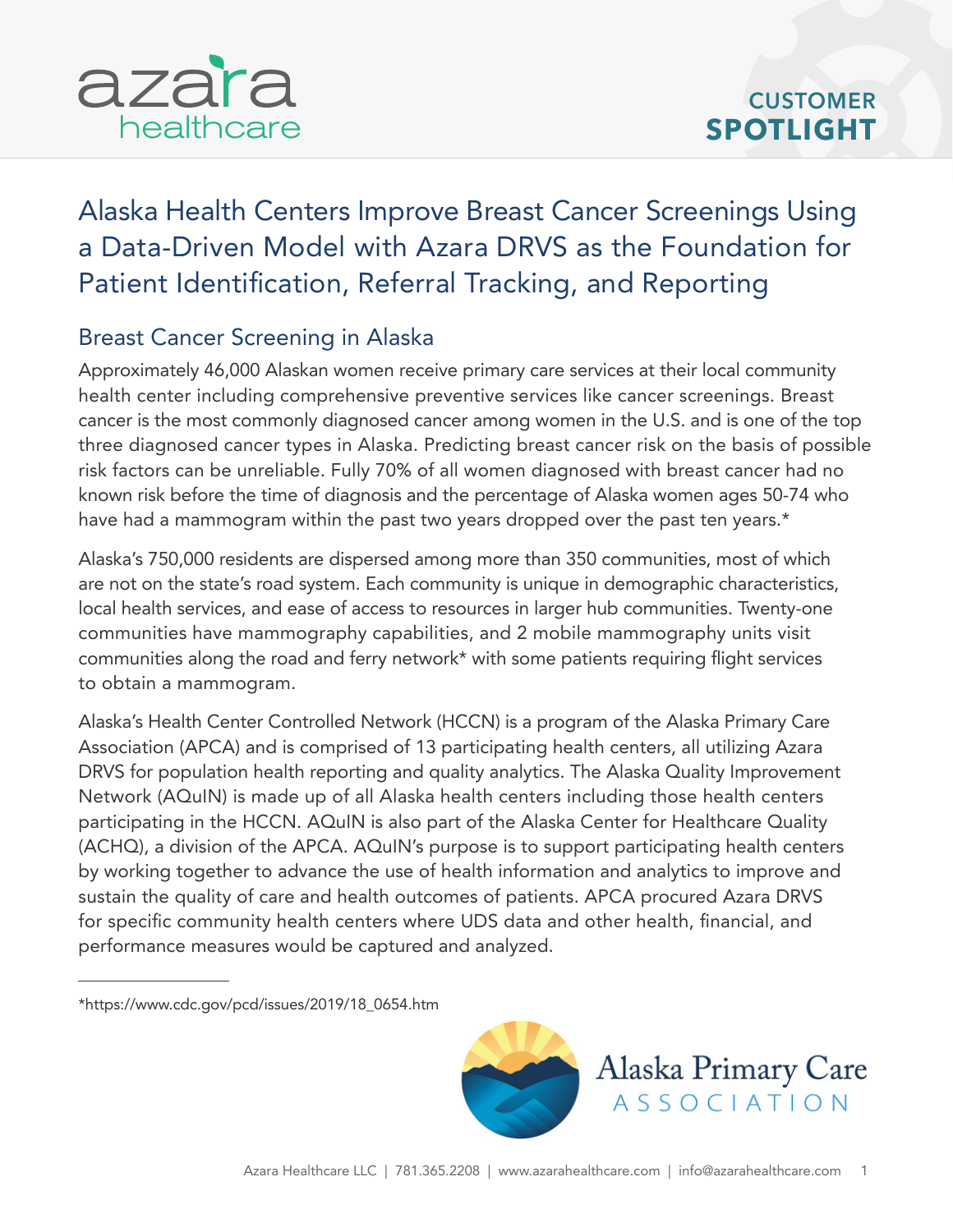AQuIN then developed the following goals:

- Realize healthcare cost savings by identifying and increasing primary care screenings and preventive activities.
- Increase quality transparency with funders, policy-makers, patients and the public.
- Improve care coordination within health centers and communities.
- Facilitate health center transformations by using a technology solution that supports highly efficient, team-based care delivery models.
- Empower health centers with their own analyzed data, allowing them to make and measure improvements and be ready to enter value-based agreements with carriers.

Though breast cancer screening rates have been slowly increasing among APCA HCCN participants, rates are still below the Healthy People guideline of 81.1%. The ACHQ team proposed breast cancer screening as the first high-impact measure to aim for improvements.

#### Data-Driven Healthcare Using Azara DRVS

AQuIN convened a Data Summit in April 2018 and brought together key health center personnel from across the state. One area the attendees reviewed was breast cancer screening processes, identifying gaps in patient follow up, and strategized on how information should come back into their systems to gain credit for a completed mammogram order.

## **DATA-DRIVEN HEALTHCARE**

#### **DATA VISUALIZATION**

- Access to Data
- Reliable Data Reports
- Referral Tracking Module

#### **STAFF TRAINING**

- New Workflows
- Scripting
- Motivational Interviewing

#### **QUALITY IMPROVEMENT**

- Process Mapping
- Action Plan
- PDSA Small Tests of Change

#### **NEW PROCESS**

- Targeted Outreach
- Well Woman Visits
- Cancer Screening Brochures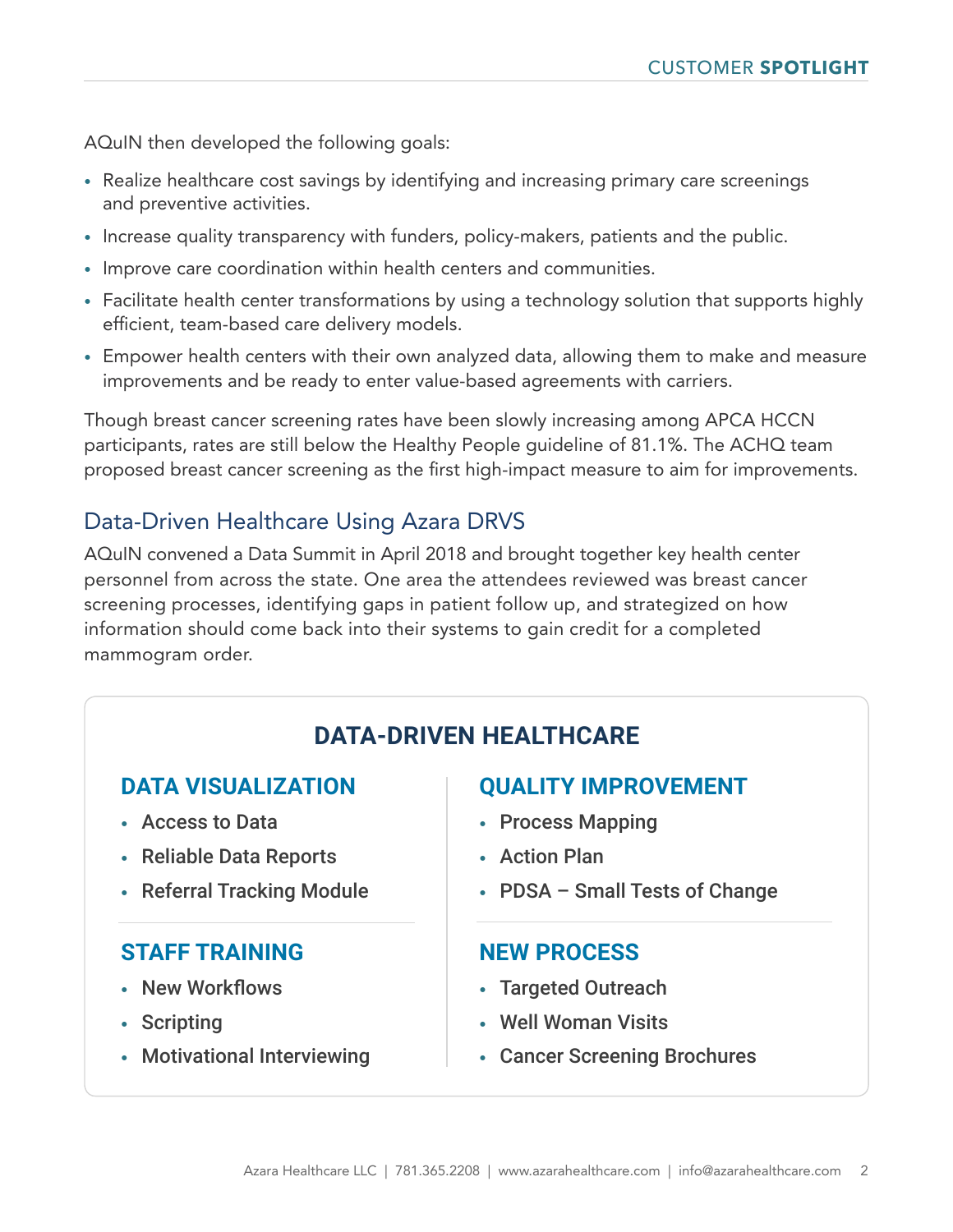For the health centers without mammogram equipment, staff refer patients to the most convenient breast cancer screening location. Centers then receive results via paper or fax, which are then attached manually to a patient's record. This former workflow and lack of technology integration created a pitfall for clinicians and patients.

- 1. It was difficult to track patients who did not get a mammogram,
- **2.** the hard copy file made it a challenge to interpret screening results, and
- 3. critical patient follow up plans could be overlooked.

Improving breast cancer screening has the potential to save lives, lower costs, and pilot methods for managing abnormal diagnostics. Using the data analytics tools and a patient registry provided by Azara DRVS, AQuIN set out to improve breast cancer screening rates using a new data-driven model set forth at the Data Summit. Health centers identified patients due for a mammogram using the new patient registry. Once identified, health centers would outreach to patients to encourage screenings and use the DRVS Visit Planning Report to ensure care team intervention at the health center. The new workflow and available referral data also enabled the care team to track mammogram completion.

The availability of structured data and reports within DRVS also empowers AQuIN and their health centers to access accurate, trustworthy performance data. For the first time, they can solve issues and synthesize statewide and health center-based information for funding and advocacy opportunities using real data available at their fingertips.

#### Methods

Through contracts with the State of Alaska (SOA), APCA staff has the opportunity to work with health centers to retrieve their data and create reports that help identify and manage their populations and provide outreach and patient education on breast cancer screening. Training staff on using the Referral Module as a tracking tool to help manage and coordinate care patients received outside of the health center has been invaluable in providing access to referrals and closing the loop. The contract that allowed for the purchase of the Referral Module required health centers to report their data and work on improvement, incentivizing health centers to quickly learn how to use the tool and develop Plan-Do-Study-Act's (PDSA) around improving breast cancer screening.